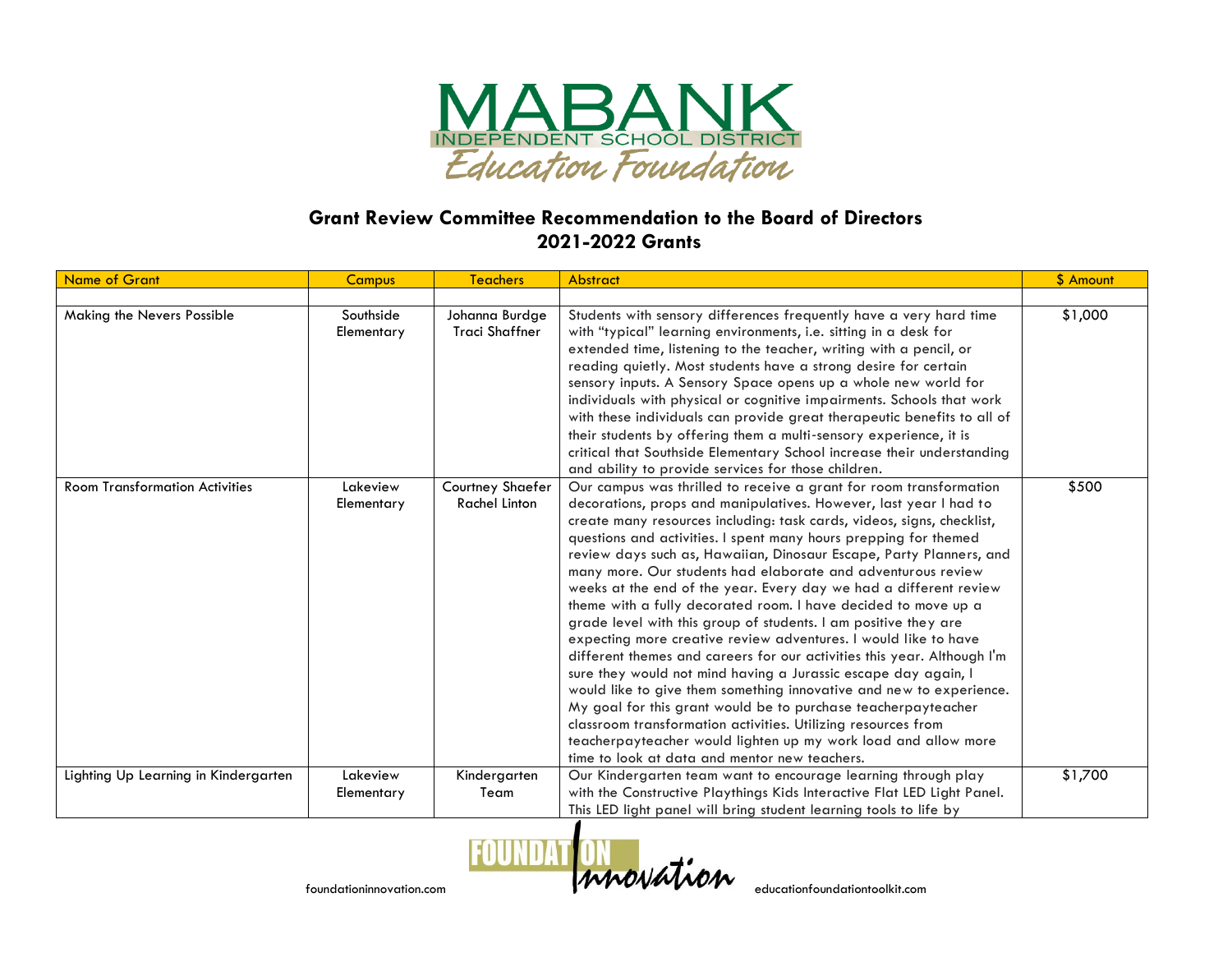|                                                    |                        |                                                                                             | providing bright LED backlighting. Students will use the light panel<br>with see-through geometric shapes, numbers, letters, spinners,<br>building blocks, linking cubes, magnetic building tiles, geoboards,<br>activity cards, and counters that allow light to pass through to<br>introduce the concepts of color, matching, design, counting, spelling,<br>and numerous STEM activities during stations in the Kindergarten<br>classrooms.                                                                                                                                                     |         |
|----------------------------------------------------|------------------------|---------------------------------------------------------------------------------------------|----------------------------------------------------------------------------------------------------------------------------------------------------------------------------------------------------------------------------------------------------------------------------------------------------------------------------------------------------------------------------------------------------------------------------------------------------------------------------------------------------------------------------------------------------------------------------------------------------|---------|
| <b>Making Cookies Count</b>                        | Lakeview<br>Elementary | Michelle Burkel<br>Rebecca<br>Littlejohn                                                    | "Making Cookies Count" will be a school wide project where students<br>have different roles in running our campus Cookie Kitchen. From<br>baking, to delivery, and even accounting for the profits students will<br>engage in and learn through these real world experiences. This<br>project should be self-sustaining and proceeds will benefit Lakeview<br>students and families for many years to come.                                                                                                                                                                                        | \$982   |
| <b>Flexible Seating For Resource</b><br>Classrooms | Lakeview<br>Elementary | <b>Heather Pierce</b><br>Samantha Newell                                                    | Many of our resource students have disabilities that interfere with<br>their ability to learn. One of these disabilities being ADHD. Students<br>who struggle with this, especially those who are not on medication for<br>it, have a very hard time remaining seated in a typical classroom<br>chair. We would like to purchase some flexible seating options for<br>our resource classrooms, to allow these students an acceptable way<br>to facilitate their need to move around, and give them the<br>opportunity to focus more attentively.                                                   | \$1500  |
| iPads in the Classroom                             | Central<br>Elementary  | Shelia Sales                                                                                | I would like to request 4 iPad Airs, 4 protective cases, and 4<br>headsets for iPads for my classroom. To enhance the learning of<br>young minds through technology.                                                                                                                                                                                                                                                                                                                                                                                                                               | \$2,493 |
| Sensory Path                                       | Central<br>Elementary  | <b>Carin McSperitt</b><br>Aime'e Rozanek<br>Stormy<br>Komandosky<br><b>Cassie Henderson</b> | Implementing a sensory path at Central Elementary could be<br>beneficial for all students and teachers. Sensory paths are a<br>universal educational tool that are all-inclusive for all populations<br>that will assist in reducing the occurrence of sensory-seeking<br>behaviors in the classroom. We would be providing a space for<br>students to properly get sensory input and help them unlock the<br>gridlock occurring inside their bodies; so their brains can process<br>information and reduce sensory-seeking behaviors which may lead to<br>inappropriate choices in the classroom. | \$2,500 |
| The First 5 Years                                  | Central<br>Elementary  | <b>CDC</b> Team                                                                             | "There is no better investment of time and money than in the life of a<br>child. They are our future" (Alma Powell) Mabank ISD's Child<br>Development Center is seeking funds to purchase equipment that will<br>benefit the children who are enrolled in the program. These items will<br>help develop and strengthen the whole child.                                                                                                                                                                                                                                                            | \$2,000 |
| Circuits are a SNAP                                | Mabank<br>Intermediate | Jackie Walton                                                                               | Our goal is to purchase Snap Circuit Classic kits to use with 5th<br>grade students. It allows students to build a variety of circuits as we                                                                                                                                                                                                                                                                                                                                                                                                                                                       | \$2,657 |

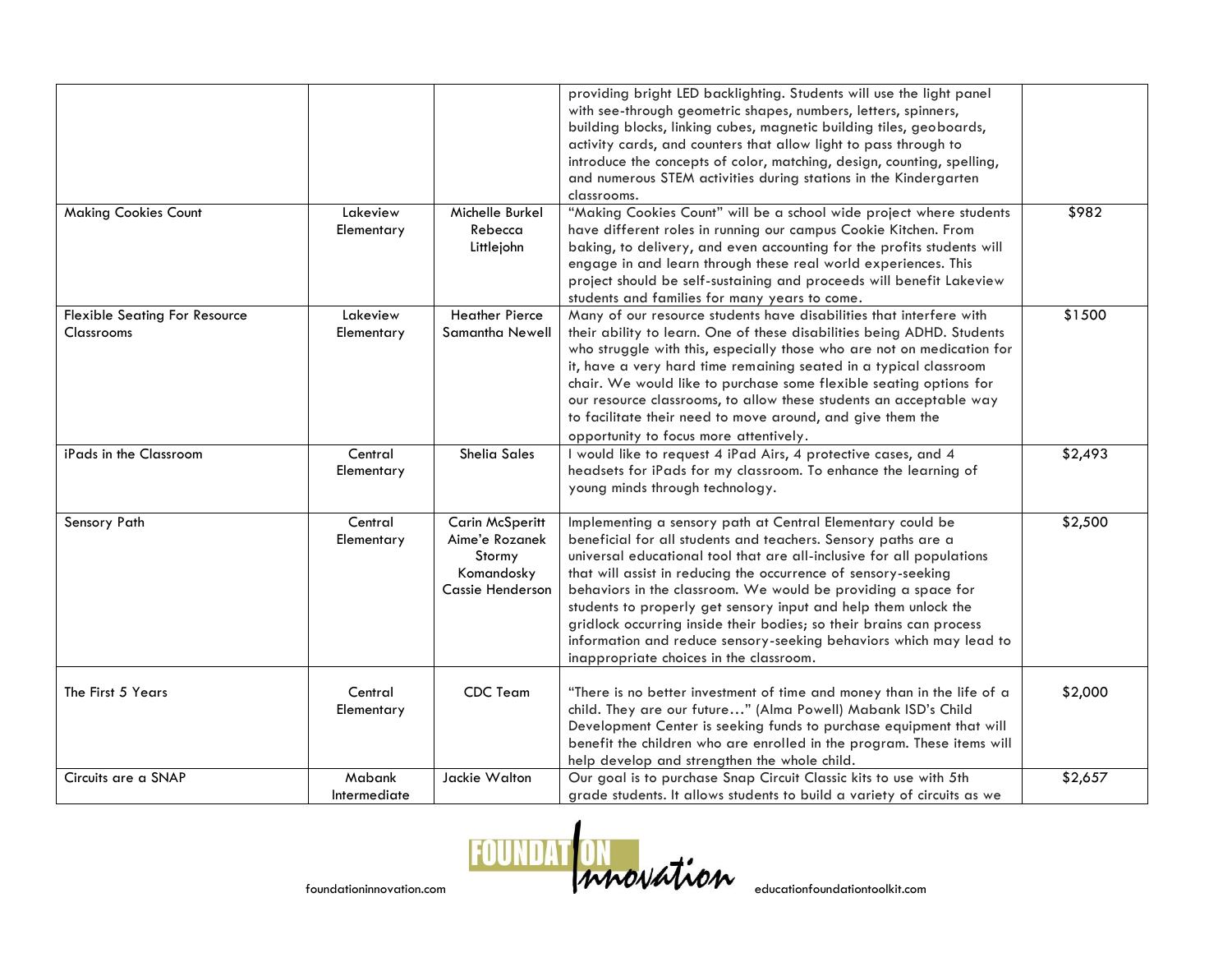|                                                                 |                        |                                                 | study our second unit: Force, Motion, and Energy. Knowing when both<br>a series, and a parallel circuit will work is one of the most difficult<br>concepts to understand in 5th grade Science. These tools allow for<br>hands-on experience to build a working circuit.                                                                                                                                                                                                                                                                                                                                                                                                                                                                                                                                                                                                                                                                              |         |
|-----------------------------------------------------------------|------------------------|-------------------------------------------------|------------------------------------------------------------------------------------------------------------------------------------------------------------------------------------------------------------------------------------------------------------------------------------------------------------------------------------------------------------------------------------------------------------------------------------------------------------------------------------------------------------------------------------------------------------------------------------------------------------------------------------------------------------------------------------------------------------------------------------------------------------------------------------------------------------------------------------------------------------------------------------------------------------------------------------------------------|---------|
| Enhanced Photo Journalism for<br>Yearbook                       | Mabank<br>Intermediate | Kitty Huff                                      | Yearbook class has been so rewarding for the students as they are<br>taught how to interact with students and teachers in order to enter<br>classrooms with little disruption to achieve the common goal of<br>documenting the daily activities of the students and teachers alike.<br>They are taught from the beginning of class how to take a great<br>picture, how to handle themselves as they orchestrate the shot they<br>seek, applying leadership qualities they need to accomplish their<br>goal. The students are then taught to enhance each photo through<br>cropping, hue, color variance, etc. Then they create their page full of<br>the pictures they have taken and we critique the end result which<br>then allows them to create an even better page. Pages full of smiles,<br>laughs, science experiments, instruction and activities that will provide<br>great memories of this season in their lives for many years to come. | \$1,200 |
| Picture This!! Science                                          | Mabank<br>Intermediate | Jamie Brant,<br>Jessica Davis,<br>Jackie Walton | As 5th grade science is the bridge between elementary and junior<br>high, we want to inspire students through read-alouds and by<br>providing a diverse classroom library. Students in fifth grade still<br>enjoy time spent with their teacher reading a book. Read alouds can<br>promote classroom discussion and bring experiences to life for all<br>students. This set of picture books is aligned to 5th grade TEKs.                                                                                                                                                                                                                                                                                                                                                                                                                                                                                                                           | \$2,879 |
| Read Around the World                                           | Mabank<br>Intermediate | Kim Storey                                      | Children need books that reflect the curriculum we are teaching to<br>enhance their learning. In 6th grade World Cultures we travel the<br>globe learning about the people, places, and how we are<br>alike/different. I want to be able to feed my students inquisitiveness<br>by offering them the chance to go beyond the lesson. Therefore, a<br>classroom library with books that enrich their life experiences is a<br>must.                                                                                                                                                                                                                                                                                                                                                                                                                                                                                                                   | \$500   |
| Kitchen as a Classroom                                          | Mabank Jr High         | Shari Stinnette                                 | This grant would provide quality supplies for our classroom kitchen to<br>support learning in math and independent living skills for this special<br>population.                                                                                                                                                                                                                                                                                                                                                                                                                                                                                                                                                                                                                                                                                                                                                                                     | \$1,237 |
| What are we made of? A deeper<br>look at the basic unit of life | Mabank Jr High         | Tammy Zylman<br>Grace Cato                      | Educators across the country understand that students need extra<br>support and resources to succeed. These resources help students excel<br>on state and local assessments. We have limited resources to support<br>our students in Science. In order to meet their individual needs, we<br>must have access to the proper tools for them to build new skills and<br>actively apply learning to a deeper understanding. A very vital<br>resource needed are microscopes and prepared slides. The<br>significance of having access to basic learning tools such as scientific<br>microscopes can never be overestimated.                                                                                                                                                                                                                                                                                                                             | \$2,500 |
| <b>Community Gallery Showcase</b>                               | Mabank Hiah            | Wendy Brantley                                  | Bridging the art gap between the community and the school would                                                                                                                                                                                                                                                                                                                                                                                                                                                                                                                                                                                                                                                                                                                                                                                                                                                                                      | \$5,000 |